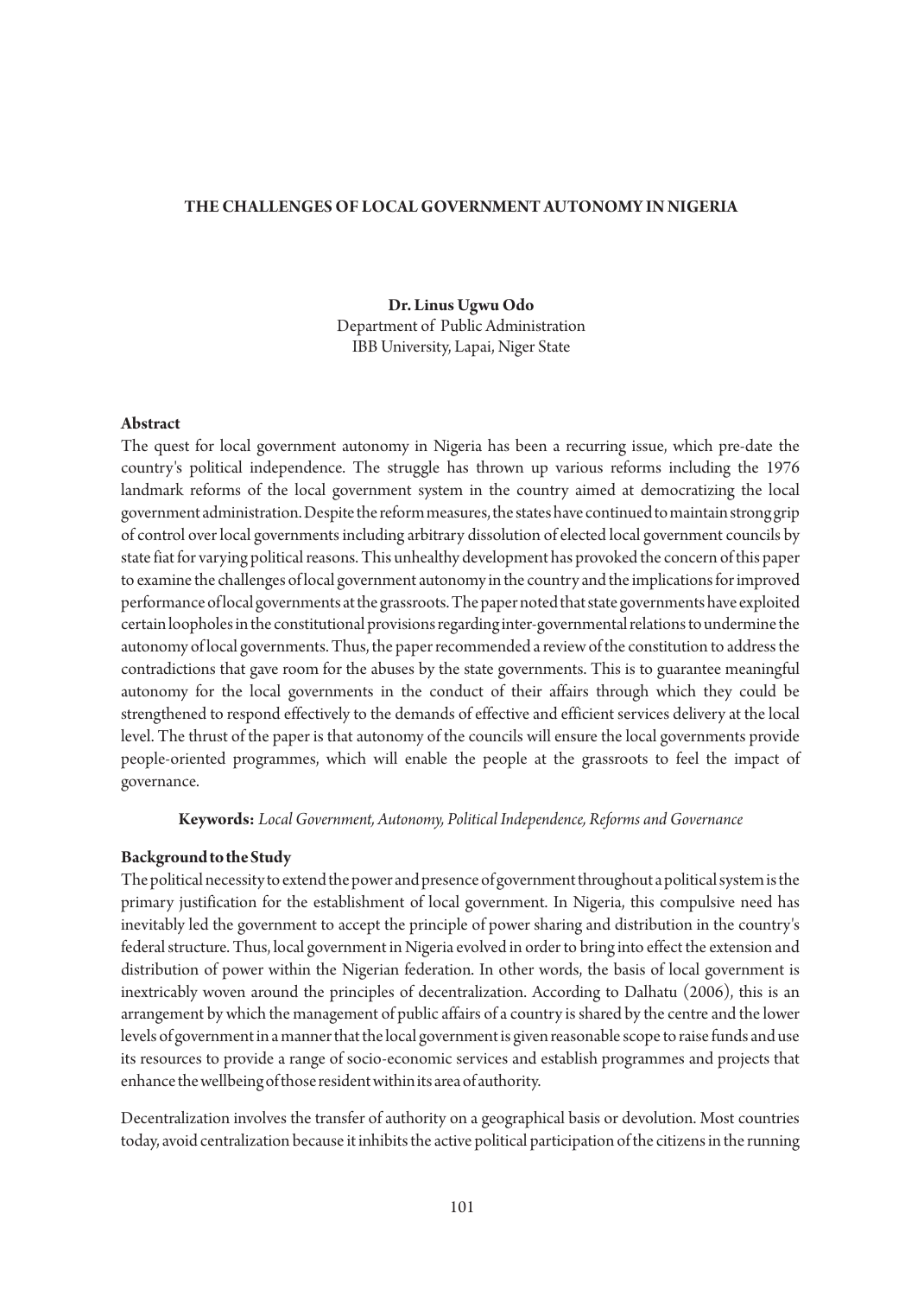of their own affairs. Centralization of government may strengthen its power and grip over the people but could also weaken its ability to use that power and possibly erode the basis of its legitimacy. It becomes imperative therefore, for an appropriate mechanism for dispersal and at the same time conservation of political power. This underscores the need for decentralization and by extension the justification for the existence of local government. Gboyega (1987) argued that the existence or need for local government can be justified on the basis of its being essential to democratic governance or administrative purposes such as responsiveness, accountability and control. Ola (1984) cited in Adeyemo (2005) amplified this position into different schools of thought with emphasis on the functional responsibilities of local government. These schools are democratic participatory school; the efficient service delivery school; and the developmental school.

The democratic participatory school holds that local government functions to bring about democracy and to afford the citizenry opportunities for political participation as well as to educate and socialize them politically. The efficient service delivery school of thought, on the other hand, stresses that what is important and central to the local government is not the bringing about of democracy perse but rather its ability and capability to provide efficient and effective basic services to the people at the grassroots. The developmental school of thought lays emphasis on how local government in a developing country can be an effective agent of a better life, an improved means of living socially and economically, and as a means to better share of the national wealth.

Local governments symbolize catalyst of socio-economic and political development in every country of the world. They provide the foundation upon which other structures of governance (state and federal) are created. Local governments are closet than other levels of government to the vast majority of people who inhabit the rural areas. They are thus, in a better position than the state and federal governments to appreciate the real problems of the people and serve as the most effective agents for mobilizing the people for collective energy and resources towards engineering positive social, economic and political development of the country. It is the realization of the importance of local government as a catalyst of development and engine of progress that the paper advocates the autonomy of this tier of government in the conduct of their internal affairs in order to enhance the performance of their traditional role as vehicles of socio-economic and political development at the grassroots.

The history of Nigerian local government system has been characterized by yearnings for democratization and autonomy to enable the local governments assume their socio-economic and political functions of transforming their local communities. This thinking accelerated the demands for the right to participate in local politics. Before the adoption of a uniform local government system in Nigeria following the 1976 Local Government Reforms, issues and problems of local governments were entirely left to the whims and caprices of the regional and later state governments. The regional or state governments, without exception, modified and manipulated local government systems and institutions as they considered expedient. These situations whittle down the power and autonomy of the local government authorities.

With the 1976 Local Government Reforms, there has been improvement in the degree of autonomy granted to the local governments in principle. The government guarantees the statutory nature of local government by embodying it in the 1979 constitution wherein Section 7(1) of the constitution states that: The system of democratically elected local government councils is under this constitution guaranteed (FGN, 1979). According to Adeyemo (2005), despite the inclusion of this provision in the constitution, successive administrations in the country have undermined the so-called autonomy of the local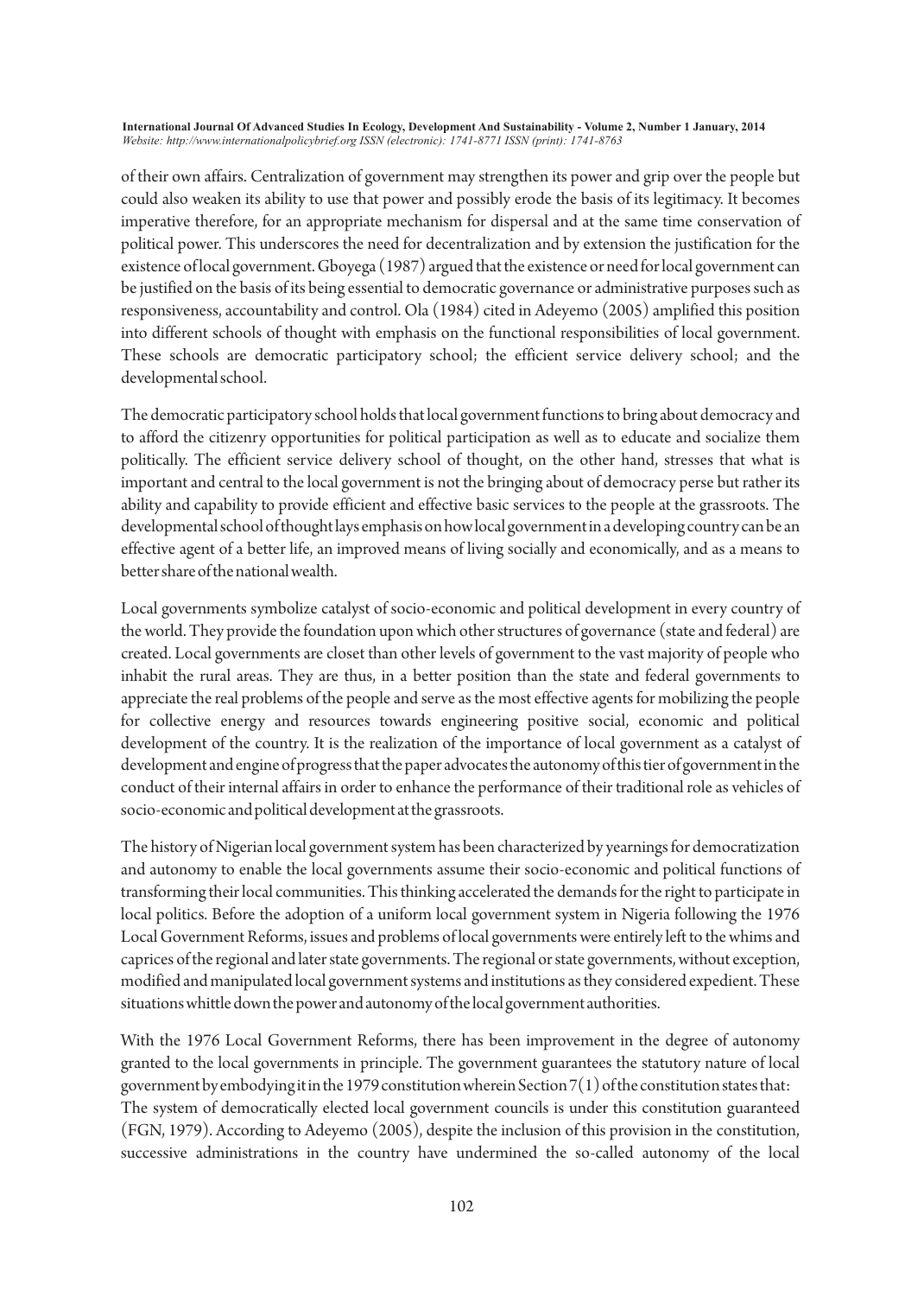governments. This paper is thus, an interrogation of the challenges of practicing an enduring autonomy in the Nigerian local government system vis-à-vis concerted efforts since the 1976 Local Government Reforms to concretize some degrees of autonomy in the local government administration.

The paper is divided into four parts. Part one is a theoretical consideration of the two key concepts in the paper – local government and local government autonomy. Part two discusses the inherent contradictions in the stated intentions of the 1976 local government reforms and constitutional provisions, which posed challenges for local government autonomy in the country. Part three contains some observations and broad recommendations on the way forward towards evolving an autonomous result-oriented local government system in Nigeria. Part four and last, is the conclusion, which states the position taken by the paper, bordering essentially on the need to thrash out all obstacles to local government autonomy in order to enhance the performance of local governments in effective and efficient services delivery at the grassroots level.

## **Local Government**

There exist some degrees of consensus among scholars on the meaning of local government, though few definitions differ based on different socio-cultural and political environments of scholars. According to Okunade (1985), local government is essentially a form of devolution as opposed to deconcentration, both being types of decentralization. Local government as a form of devolution involves the legal conferring of powers to discharge specified or residual functions upon formally constituted authorities. The United Nations Office (UNO) for Public Administration cited in Okunade (1985), defined local government as: … a political sub-division of a nation (or in a federal system a state), which is constituted by law and has substantial control of local affairs including the power to impose taxes or to exert labour for prescribed purposes. The governing body of such an entity is elected or otherwise locally selected.

Robson (1949) defines local government as a territorial non-sovereign community possessing the legal rights and the necessary organization to regulate its own affairs. Awa (1981) sees local government as a political authority setup by a nation or state as a subordinate authority for the purpose of dispersing or decentralizing political power. Wraith (1984) defines local government as the act of decentralizing power, which may take the form of deconcentration or devolution. Deconcentration involves delegation of authority to field units of the same department and devolution on the other hand refers to a transfer of authority to local government units or statutory bodies e.g. Commission, Board, etc. From this perspective, Wraith (1984) stressed that local government is a lesser power in the national polity. It is an administrative agency through which control and authority relate to the people at the grassroots level or periphery.

According to Emezi (1984), local government is a system of local administration under local communities that are organized to maintain law and order, provide some limited range of social amenities, and encourage co-operation and participation of inhabitants towards the improvement of their conditions of living. Local governments provide their communities with formal organizational framework, which enables them to conduct their affairs effectively for the general good. In essence, the conceptual view of local government is basically a function of space and time. For instance, during the colonial period, native administration was primarily established for the maintenance of law and order. With the emergence of independence, the emphasis shifted from enforcement of law and order to provision of social services.

Thus, the Guidelines for the 1976 Local Government Reforms defined local government as: Government at local level exercised through representative councils established by law to exercise specific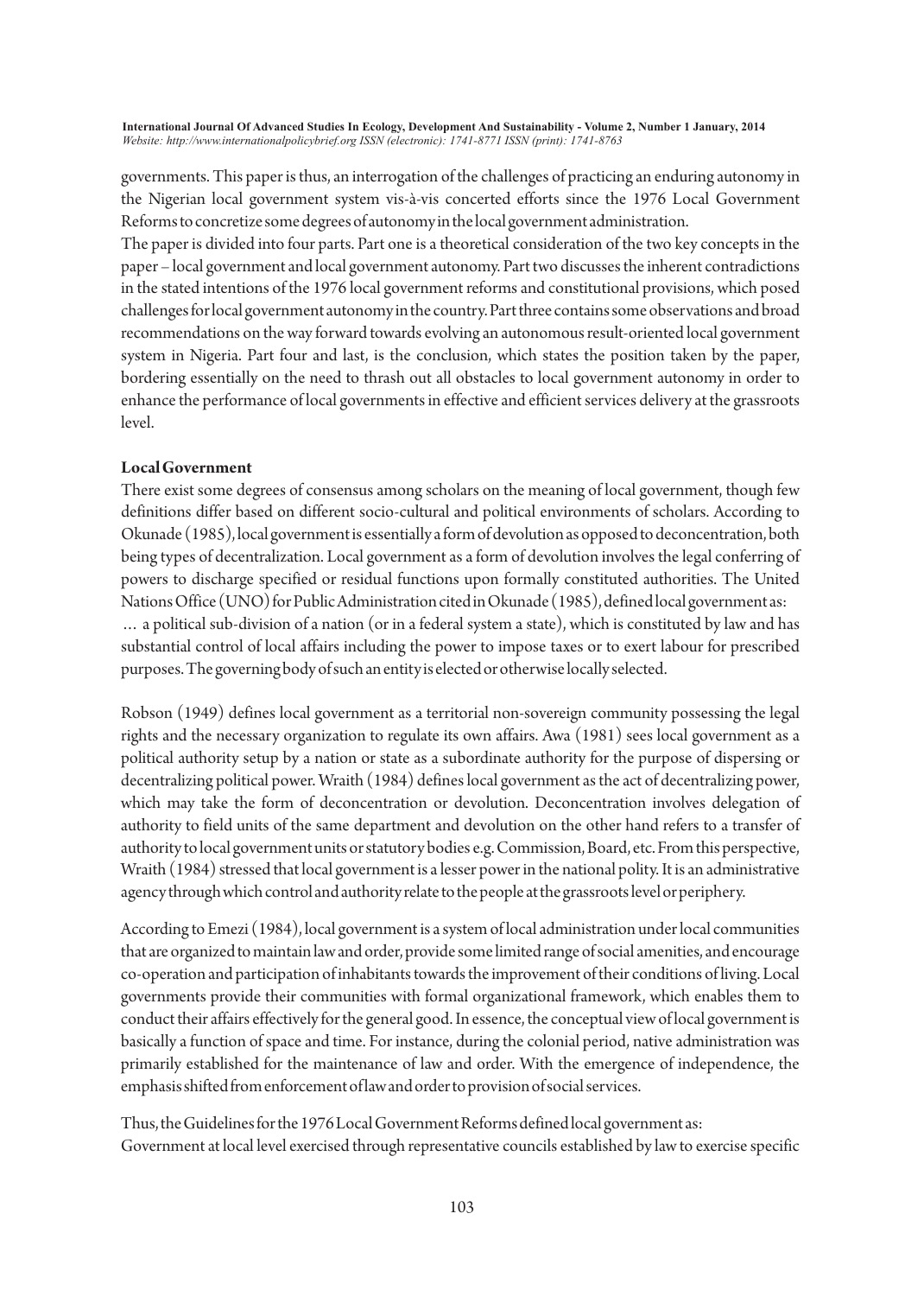powers within defined areas. These powers should give the council substantial control over local affairs as well as the staff and institutional and financial power to initiate and direct the provision of services and to determine and implement projects so as to complement the activities of the state and federal governments in their areas, and to ensure through devolution of functions to these councils and through the active participation of the people and their traditional institutions, that local initiatives and responses to local needs and conditions are maximized (FGN, 1976).

Arising from these conceptual views, the 1976 Local Government Reforms stated the primary objectives of local government as follows:

- (a) To make appropriate services and development activities responsive to local wishes and initiatives by devolving or delegating them to local representative body;
- (b) To facilitate the exercise of democratic self-government close to the grassroots level of our society, and to encourage initiatives and leadership potentials;
- (c) To mobilize human and material resources through the involvement of members of the public in their local development; and
- (d) To provide a two-way channel of communication between local communities and government (both state and federal) (FGN, 1976).

The 1976 Local Government Reforms sought to make local government in Nigeria the bedrock of national politics. In this wise, H. V. Akpan in Adeyemo (2005) sees local government as the breaking down of a country into smaller units or localities for the purpose of administration in which the inhabitants of the different units or localities concerned play a direct and full part through their elected representatives, who exercise power or undertake functions under the general authority of the national government. This presupposes that local government exists in such a place where elections take place as and when due to enable the people have a direct or indirect participation in matters that concern them. It also commutes decentralization of power or authority. Thus, local government has some defining characteristics, which include operating in a restricted area within a nation or state; elected or non-elected representatives; and a measure of autonomy, including the power of taxation. This means that local government is a system of local authority created by law having a defined territory, and a reasonable degree of autonomy for carrying out its functions. It is the closest level of government to the people at the local level.

## **Local Government Autonomy**

The conceptual interpretation of the term "local government autonomy" is perceived as local selfgovernment or grassroots democracy (Adeyemo, 2005). Grassroots democracy is primarily aimed at giving the vast majority of the people the fullest opportunity to participate in determining their own destiny. Nwabueze (1983) noted that autonomy under a federal system means that each government enjoys a separate existence and independence from the control of the other governments. In other words, it is an autonomy, which requires not just the legal and physical existence of an apparatus of government like a legislative assembly, the executive, the judiciary, etc but each tier of government must exist not as an appendage of another. Every level of government, federal, state and local government, must exist as an autonomous entity in the sense of being able to exercise its own will in the conduct of its affairs free from direction of another level of government. Nwabueze (1983) asserted that autonomy would only be meaningful in a situation where each level of government is not constitutionally bound to accept dictates or directives from another. He stressed that the autonomy of local government under a federal system means that: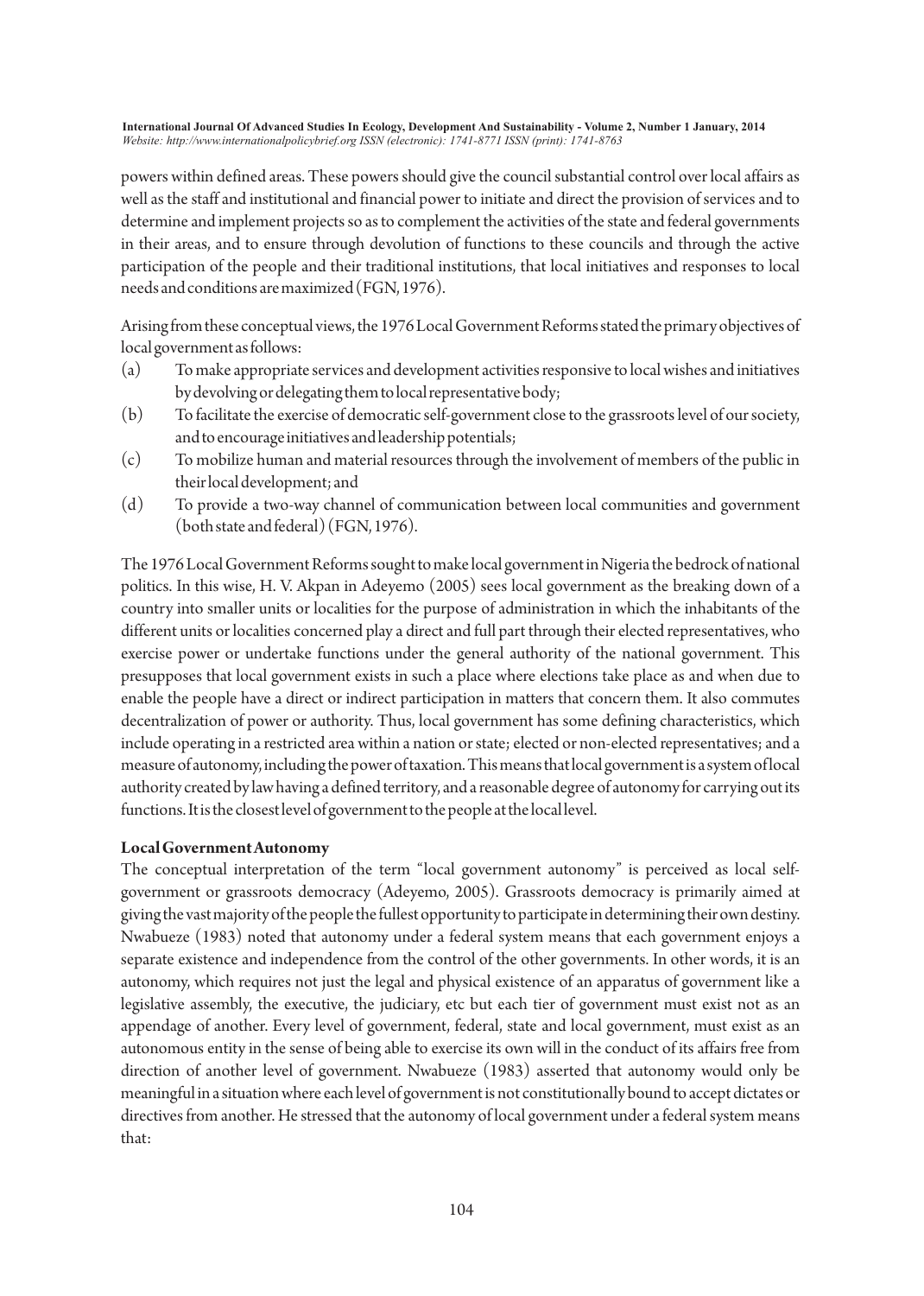Each government enjoys a separate existence and independence from the control of the other governments. It is an autonomy, which requires not just the legal and physical existence of an apparatus of government like a legislative assembly, governor or court, but that each government must exist not as an appendage of another government but as autonomous entity in the sense of being able to exercise its own will in the conduct of local affairs.

This means that autonomy would only be meaningful if and where each level of government is not bound by the constitution to accept dictates or directives from another. According to the Centre for Democratic Studies, Abuja in Adeyemo (2005), local government autonomy refers to the relative discretion, which local governments enjoy in regulating their own affairs. That is, the extent to which local governments is free from the control of state and federal governments in the management of local affairs.

Davey (1991) argued that local government autonomy is primarily concerned with the question of responsibilities, resources and discretion conferred on the local authorities. It is thus, presumed that local government must possess the power to take decisions over its internal affairs independent of external control within the limits of power laid down by the law. Similarly, local governments must garner sufficient resources particularly of finance to meet their responsibilities. However, it is obvious that there cannot be absolute autonomy or absolute local self-government within a sovereign state. If local governments were completely autonomous, they would be sovereign states. Thus, local government autonomy in the context of the Nigerian state simply means the relative independence of local government from control by both the state and federal governments.

Odoh (1991) defines autonomy in the context of local government administration as the ability and capacity of local governments to act towards defined goals. Indeed, local government autonomy refers to the relative discretion, which local governments enjoy in regulating their own affairs. The goal-value of local self-government is to give the majority of the people the opportunity to participate in the political process in which they determine their own development. However, there cannot be absolute local government autonomy due to the interdependence of the three tiers of government. Thus, local government autonomy connotes relative independence of local government from state and federal governments control over matters of grassroots governance. Though, local government is said to be non-sovereign that does not preclude autonomy in its sphere of authority. The issue of autonomy is therefore, fundamental to the efficiency and effectiveness of the local government in its service delivery functions at the grassroots.

# **Local Government Autonomy in Historical Perspective**

The struggle for local government autonomy in Nigeria has been a perennial problem, way back to the colonial period. In the 1950s for example, various reforms such as the Northern Nigeria local government law; the Western and Eastern Nigeria local government laws of 1954 respectively, predicated at democratizing local government administration were initiated by the regional governments. However, despite these attempts, the regions had overwhelming control over local governments. This had remained the pattern up to 1976 when the nation-wide local government reforms was introduced. Thus, in the forward to the Federal Government Guidelines for the 1976 Local Government Reforms, it was remarked that the state governments had continued to encroach upon what would have been the exclusive preserve of local governments. The 1976 Local Government Reforms bestowed on the local governments the power of grassroots governance and local governments were formally recognized as the third tier of government in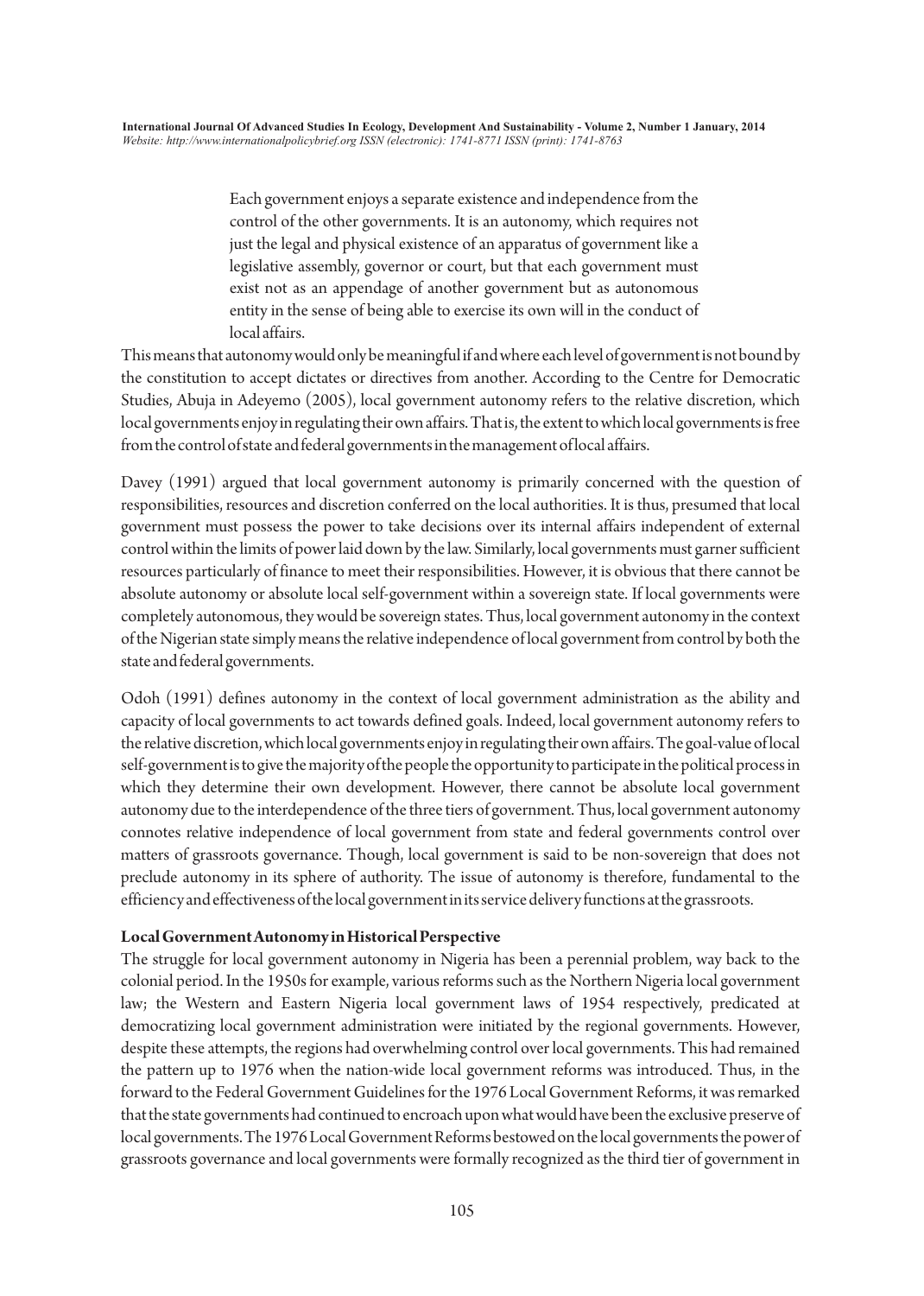Nigeria. This was subsequently embodied in the 1979 constitution. Despite this statutory provision, successive administrations in the country have continued to undermine the autonomy of the local governments.

Paradoxically, military regimes have tried more to give local governments their rightful position through the revitalization and restructuring of the local government system in the country. For instance, the scrapping of the state ministries of local government throughout the country consequent upon the recommendation of the 1988 Dasuki Report on local government under Babangida Military government, led to the removal of the political control and bureaucratic red-tapism created by the ministries in the functional performance of local governments. Also, the election into the local government councils in December, 1987 was an attempt to restore democracy to the grassroots since the last election into the local councils in 1976 expired in December, 1979. Other efforts made by the Military towards local government autonomy were the approved scheme of service for local government employees in 1988; the direct disbursement of funds to local governments to forestall the hijacking of funds of local governments by state governments; as well as the increased statutory allocation to local governments from 10-15% in 1990; and from 15-20% in 1992(Otu, 2001).

These measures were to enhance financial autonomy and regular sources of revenue and by implication, the viability of local governments in Nigeria. To address the executive capacity of the local governments, three federal universities were designated for the training of middle and upper level manpower for the local governments. The three Universities were Ahmadu Bello University, Zaria; Obafemi Awolowo University, Ile-Ife; and University of Nigeria, Nsukka. The Federal Government made substantial amount of money as grants to these universities. This was to improve the performance of local government councils across the country through human capacity building for enhanced autonomy of the local governments.

## **Challenges of Local Government Autonomy**

The Nigerian constitution established local government autonomy by recognizing local government as the third tier of government separate and distinct from the state and federal governments under the nation's federal system. The implication of this is that the local community ought to enjoy local self-government, have liberty to make bye-laws to enable them perform specific functions; control their finances; and formulate policies that enhance grassroots development. However, in practice, the full realization of local government autonomy has over the years been unsuccessful whether under military or civilian administration.

One of the major defects of the pre-1976 local government system in Nigeria was the whittling down of their powers by the state governments that continued to encroach upon what would have normally been the exclusive preserve of local governments. Others were lack of adequate funds, in-appropriate institutions, inadequate staffing arrangement and excessive politicking, which together made the emergence of a virile local government impossible. There was also the problem of disconnect between the people and government at the local level. The 1976 Local Government Reforms was therefore, introduced to address these problems. Local government, it was argued, must have defined and precise functions designed to promote the development of local government areas; they must have assured finance to enable them plan their budget and carry out their functions; and they must have adequate staff. These were indications that the reforms sought to bring about the evolution of a local government system capable of internally evolving policies among alternatives without extraneous control in the interest of its citizens.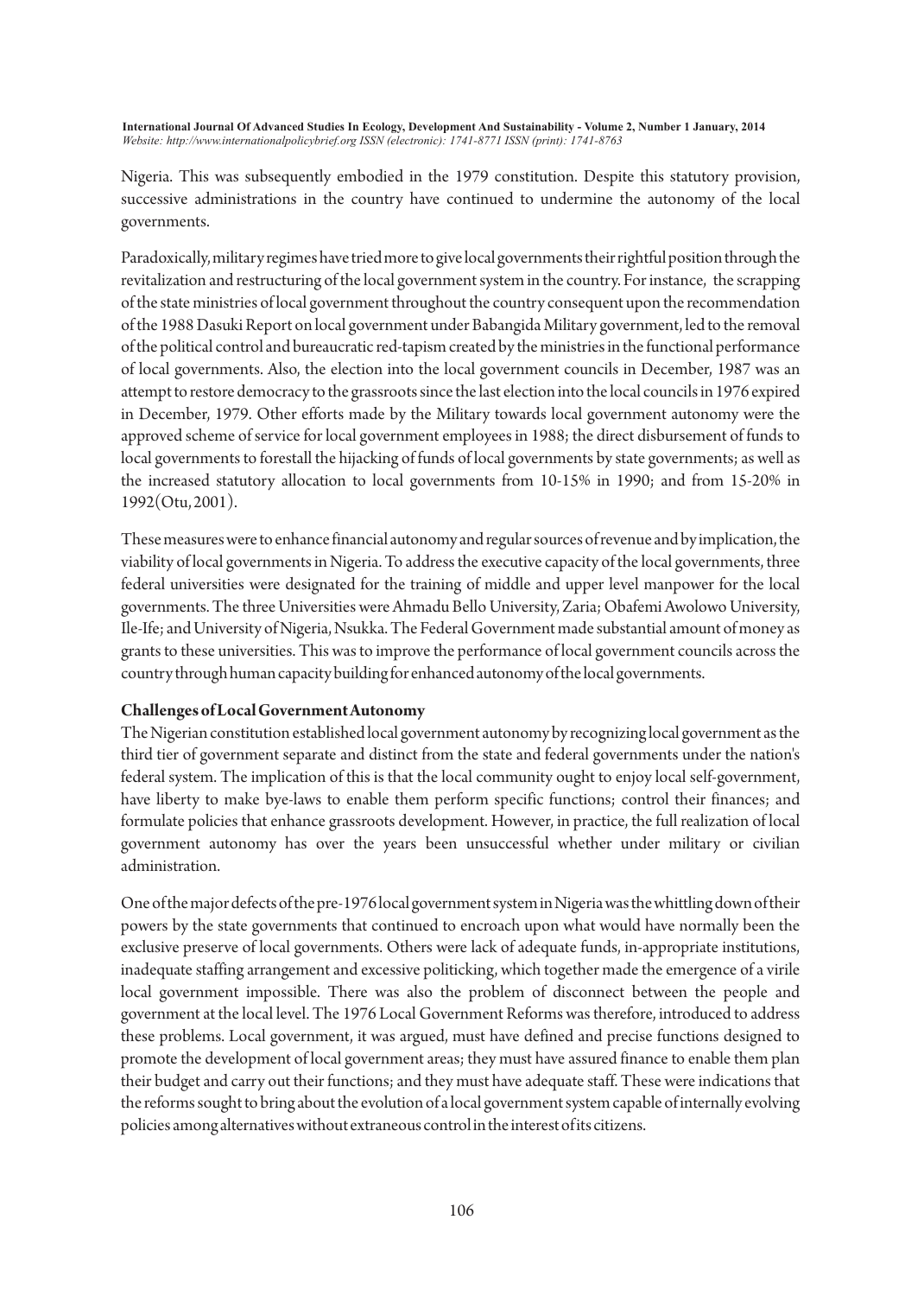Lack of autonomy is a central problem of the Nigerian local government system. There is a need for a local government that is truly autonomous vis-à-vis state and federal governments. The state governments exploited the ambiguities in the provisions of the 1979 constitution and subsequent reviewed constitutions to suit their selfish desires. They neglected aspects of the 1976 local government reforms that they were displeased with and distorted those that were merely convenient. For example, throughout the Second Republic, 1979-1983, no election was held into the local government councils, only sole administrators and caretaker committees were appointed. This was at variance with the 1976 reforms and the 1979 constitution, which in section 7 provided for democratically elected local government councils.

The re-emergence of the military into the political scene in 1983 brought about a shift of local government control from the state to the federal government. There were deliberate and conscious efforts at a radical transformation of the status of local government with greater powers and resources been transferred to the local government through various reforms such as the 1988 reforms. However, the exit of the military and the enthronement of democratic government in 1999 brought to the fore again, the problem of the local government autonomy. The provisions regarding local government administration in the 1999 constitution created a lot of confusion. For instance, the 1999 constitution in Sections 7 and 8 recognized local government as a third tier of government and at the same time give the state government the power to lord it over the local government thus:

> There shall be the system of local government by democratically elected councils, (which) is by this constitution guaranteed and accordingly, the government of every state shall, subject to section 8 of this constitution… ensure their existence under a law, which provides for the establishment; structure; finance; and functions of such councils (FGN, 1999).

The implication of these provisions is that local government cannot exercise the functions assigned to it in schedule 4(1) of the constitution unless the state House of Assembly had passed a law in that respect. Another area of contradiction is in respect of the tenure of the local government councils. While the constitution provided for four years tenure for federal and state political office holders, it was silent on the tenure of local government political office holders. Furthermore, the constitution in the concurrent legislative list gives the National Assembly the power to make laws with respect to the registration of voters and the procedures regulating elections into local government councils. The same constitution gave powers to state Houses of Assembly to make laws in respect of election into local government councils. This became source of friction between the states and federal government as witnessed between Lagos state and the Federal Government during the Second Republic.

Another dimension of the contradictory provisions of the 1999 constitution, which has impaired local government autonomy, was the provision that empowered the state governments to determine and create new local government areas. However, Section 8(6) of the same constitution vested on the National Assembly the power to ratify such newly created local government areas before they become legal entities. This provision brought about tussle for the control of local government administration between the state and federal governments. For example, in the Second Republic, states like Lagos, Niger, Oyo, Kogi amongst others, which created new local government areas in keeping with this constitutional provision were denied recognition by the federal government.

Indeed, Nwabueze (1983) and Ugwu (2003) in Asaju (2010) argued that the constitutional power to create local government, define its structure, composition and functions belong to the state governments,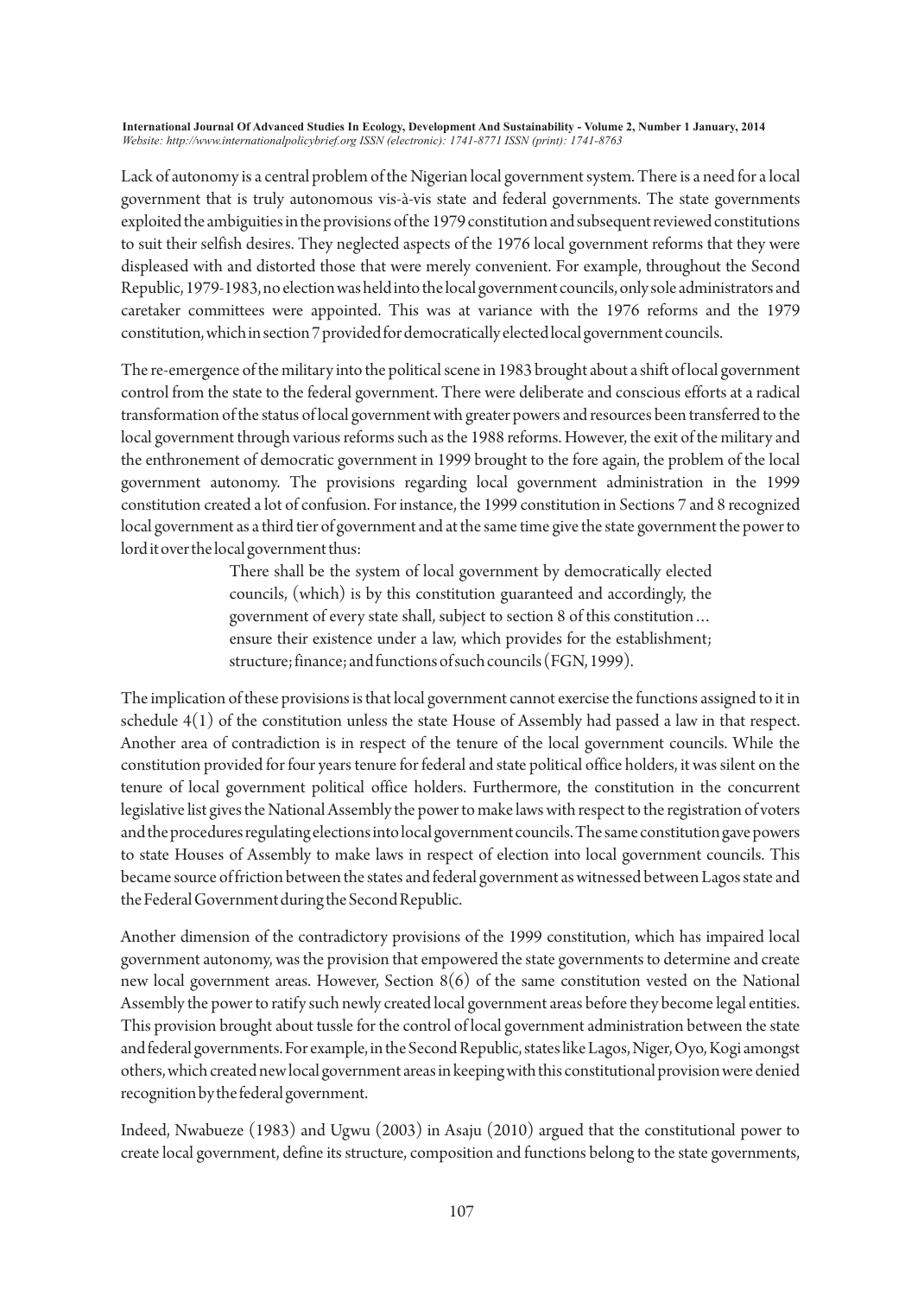However, while the 1976 Local Government Reforms recognized local government as a third tier of government after the federal and state governments, some provisions in the reform Guidelines and constitution are self-contradictory and ambiguous to guarantee the intended status of local government. For instance, the Guidelines in its paragraph 2 distinguished between local government and the state and federal governments by considering local government as a body created by and deriving its powers from state government. But in paragraph 7 of the same Guidelines the term third tier refers to:

> A set of local governments with their own identity, powers and sources of revenue established under state legislation and functions for which they are responsible to the state (Government Guidelines, 1976).

This provision negated the whole idea of local government being an autonomous entity by reason of its recognition as third tier of government, since state government shall have an overriding influence over it. Also, section 7 of the constitution is self-contradictory as it talks of autonomous identity, powers, revenue and functions for local governments, while at the same time making them to be responsible to the state governments. Other provisions in the constitution militating against the emergence of a truly autonomous local government include the power of the state government to appoint chairmen of local government councils and to dissolve same at any time if after due enquiry, it was determined that the council was incapable of discharging its functions effectively. The creation of some state government institutions such as the Local Government Service Board or Commission and Ministry of Local Government in each state further provided basis for the erosion of local government autonomy. The activities of these institutions promoted certain political control over the operations of the local governments thereby whittling down their power and autonomy.

The much touted autonomy granted local government in their own affairs by the 1976 local government reforms and embodied in the 1979 constitution, lacked the legal power that would have conferred the force of law or legitimacy on the local government's individual initiatives, policies and programmes. Many of the state governments capitalized on these constitutional lapses and the sweeping powers conferred on them over local government to dictate the tune always on matters of local government administration. Local governments thus suffered from continued whittling down of their powers functionally and financially. According to Brigadier Tunde Idagbon in Otu (2001), there was excessive control by the state governments to such an extent that there were no more local governments but local administrations or more precisely, local arms of state administrations.

This development informed the setting up of the Dasuki Committee, which reaffirmed in its report the autonomous status of local governments but stressed that such autonomy must be backed with authority if local governments were to function effectively as the third tier of government. Indeed, for any local government to be effective, productive and efficient, and accountable for whatever her agencies are doing, it must be given full power and authority coupled with responsibilities. Although Sections 7 and 8 of the 1999 constitution recognized the existence of local governments, and the Fourth Schedule, their functions, no provisions were made for their structures, qualifications of members and tenure of the elected councils. The seventh schedule provides for oath of allegiance and oath of office of all public officers at the federal and state levels but silent on those of local government officials. Even the exercise of the functions listed in the Fourth Schedule is at the behest of the state governments and the state Houses of Assembly. These anomalies no doubt, constrain the local government from truly operating as an autonomous third level of government in the Nigerian federal system.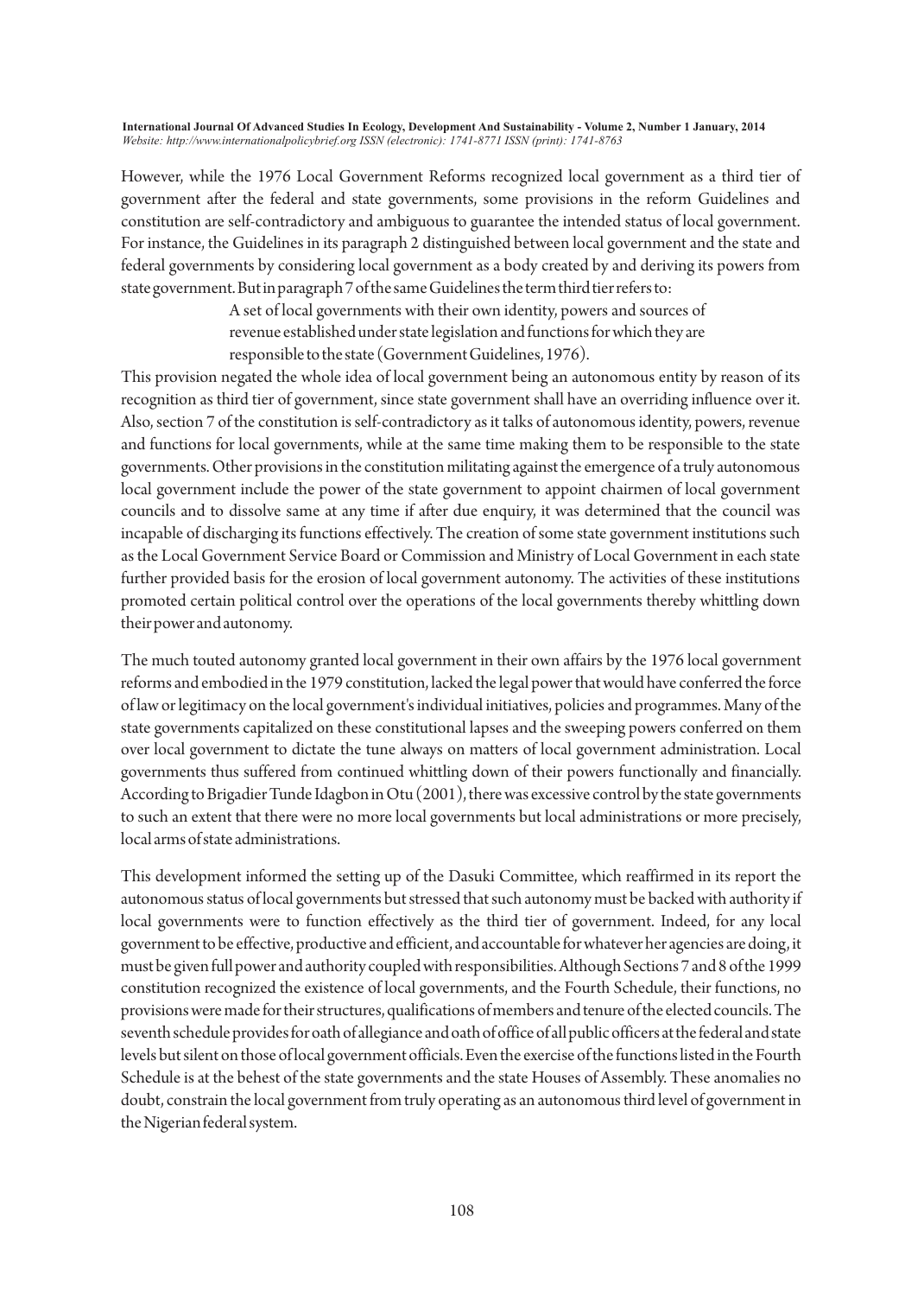hence local government is no more than mere state agency or a creation of the state government. To them, it would be erroneous to consider local government as an independent third level of government, which implies that the issue of autonomy of local government becomes a myth rather than a reality.

Local government autonomy has also to do with finance. The constitution empowers the state governments to scrutinize and approve local government budgets and expenditures through the state Houses of Assembly. Many state governments have exploited this constitutional provision to exercise arbitrary and undue control over local government finances through the establishment of the state- local government joint account, which has been a thorny issue in the state-local government relations. Through this arrangement, many state governments have starved the local governments of statutory grants thereby denying the local governments of funds to render essential services, which could impact on the lives of the people at the grassroots. Besides, apart from arbitrary deductions from local government allocations through the Joint Account, some state governments compelled local governments to embark on ridiculous projects that have no direct bearing on the local communities under the pretext of ensuring uniformity in development (Asaju, 2010).

It has been difficult to practice an enduring autonomy in the local government system. This is in spite of the various institutional structures put in place since the 1976 local government reforms to concretize autonomy in the local government administration such as human capacity building through the designation of some universities for local government manpower training; increase in the local government share of the federation account from 10 to 20%; abolition of state ministries of local government; etc. The obstacles are constitutional provisions, political instability, financial problems, etc. The continuous overbearing role exercised by states over local government affairs posses serious threat to the autonomy of local governments. This can be seen within the realm of various contradictory rules, instructions, supervisory powers passed down to the local governments, some of which are outside the constitutional jurisdiction of the local governments (Odoh, 2010).

Political instability in Nigeria militates against the autonomy of local governments. This is because of the constant swinging of political pendulum oscillating between sole administratorship; caretaker committee system; and the elected councils. The sole administratorship and caretaker committee system often ceded the local government to state control thereby eroding its autonomy. Also the usurping of local government functions and revenue sources by the state governments constitute erosion of the autonomy of the local governments. For instance, it is not uncommon to see state authorities interfering in the collection of revenue and royalties from markets, motor parks, building plans and approvals, forest royalty and so on.

Odoh (1991) argued that internal revenue is the backbone of local government autonomy yet, most local governments are heavingly dependent on the federal allocation to meet their statutory responsibilities. This tends to compromise their autonomy as "he who pays the piper dictates the tune". The autonomy of local governments is thus closely related to their financial viability. The present unhealthy financial conditions of the local government should be therefore, rescued. The federal and state governments should ensure that they do not infringe on the revenue yielding areas of local governments. The local governments need to increase their internally generated revenue base rather than relying on the federal allocation. The local governments should also re-order their priorities and block all avenues of wastage and leakages. It is appreciated that finance is the bedrock of any meaningful development, hence the compelling need for the local governments to strengthen their revenue base.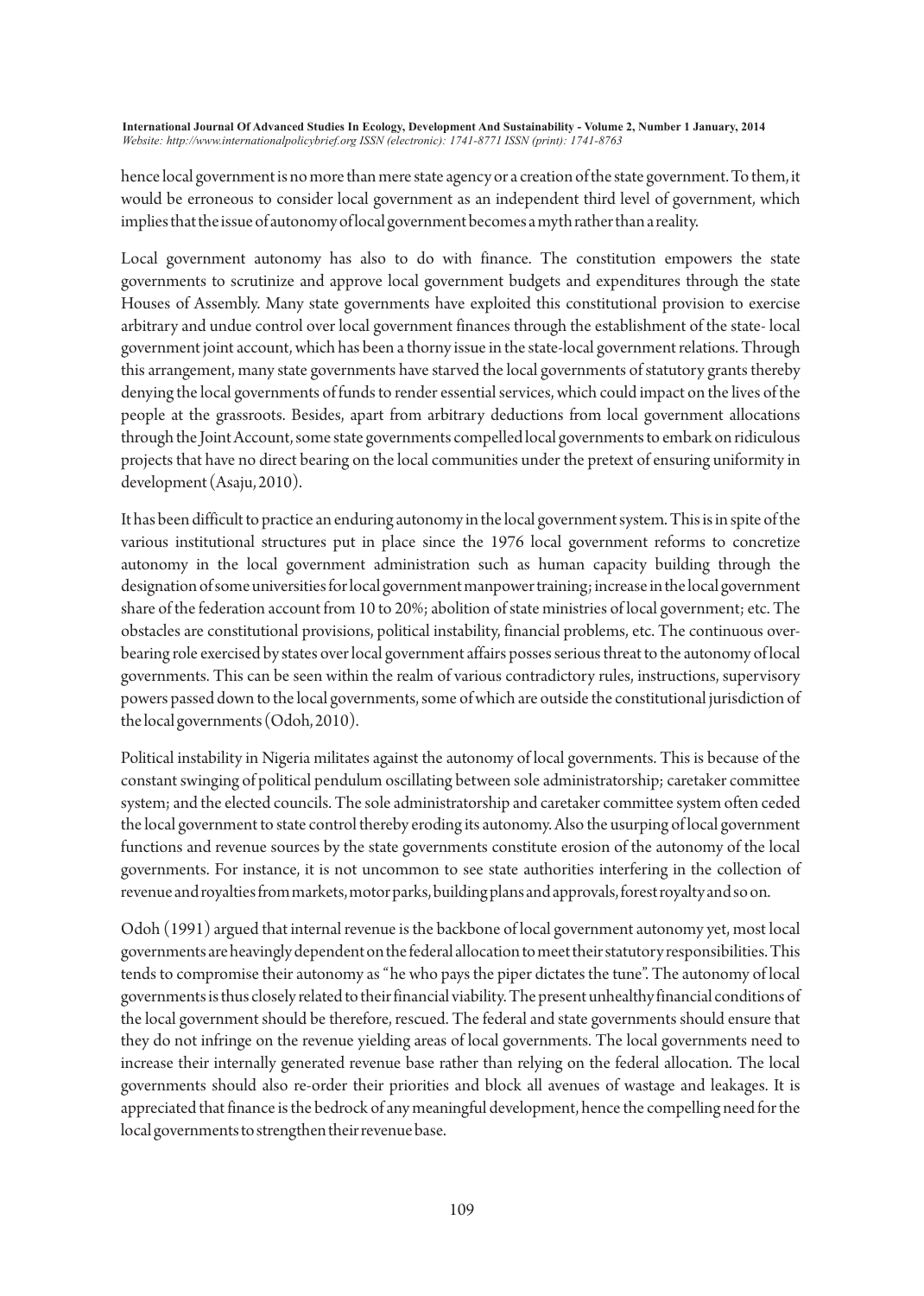Also militating against meaningful autonomy of the local government is the class structure of the Nigerian society. Elaigwu (1980) noted that often, elites at the centre become so suspicious of local elites, as alternative political leaders, that devolution of power to grassroots level is de-emphasized. The elites in the central government will not permit any substantial devolution of power, which will make local governments to enjoy meaningful autonomy. The elites at the centre are in perpetual struggle to centralize authority at the centre. They would normally want to feel secured before permitting local governments to effectively operate. The dilemma between control and participation often gets resolved in favour of control and whatever minimal forms of participation are permitted, are geared towards "bringing government closer to the people" than "bringing the people closer to the government" (Elaigwu, 1980). The unwillingness of state government officials to devolve authority to the local government without stern control inhibits efforts in the direction of participatory democracy. It is hardly realized by many Nigerian leaders that democracy at the local government level is an important aspect of the development of democratic political culture, which underwrites national politics.

## **Recommendations**

Local government autonomy especially financial independence will go a long way in bringing development to the grassroots. This would in turn reduce the suffering and underdevelopment being experienced by the local populace, which forms the larger segment of the Nigerian society. The living conditions in most rural areas in Nigeria are barely tolerable by any standard. This has resulted in the increasing influx of the rural population into the cosmopolitan city centres thereby over-straining and out-stretching the available social services in the cities. The people at the grassroots must be involved in the national drive towards sustainable growth and development of the country. This is predicated on the degree of autonomy enjoyed by the local governments to play their statutory role as veritable agents of grassroots development.

Local governments must be strengthened, autonomous and made accountable to the people rather than the stifling control the states have on them. There must be a symbiotic relationship between the state and local governments to promote mutual interdependence and engender development of the grassroots and by extension national development. Most often, local governments are deliberately rendered impotent in discharging their primary responsibilities and portrayed as inefficient, corrupt and unnecessary tier of government. They are made scapegoats for the lapses that are even more pronounced in other levels of government such as corruption, in-efficiency, and lack of visionary leadership. Concerted efforts should be made to reconcile participation of people in their own administration with the need for an efficient delivery of basic services at the grassroots level. With the autonomy of local government, its objective expectations and goal-values would be effectively realized. The centrality of local government as an agent of grassroots development implied that any future reforms of the system must focus on the enhancement of the service delivery capacity of the institution anchored on meaningful autonomy.

The contradictions in the constitution in relation to local government administration, discussed in the paper made it difficult to locate constitutionally the locus of power as it affects state- local government relations. The states have often exploited such constitutional ambiguity to usurp the powers and functions of local governments. This needs to be reversed through constitutional review to grant the local government's meaningful autonomy over their own affairs in order to enhance the service delivery capacity of the third tier of government in Nigeria. Local governments must be autonomous to increase in competence and resource base and accordingly, reduce congestion of responsibility in the central government. This will enable national agencies to concentrate on overall development measures. The local governments should be granted autonomy to enable them accelerate the pace of development at the local level. They are closest to the people at the grassroots and as such, possess intimate knowledge of people's needs, problems and potentials. There is thus, a close relationship between local government autonomy and socio-economic development at both local and national levels.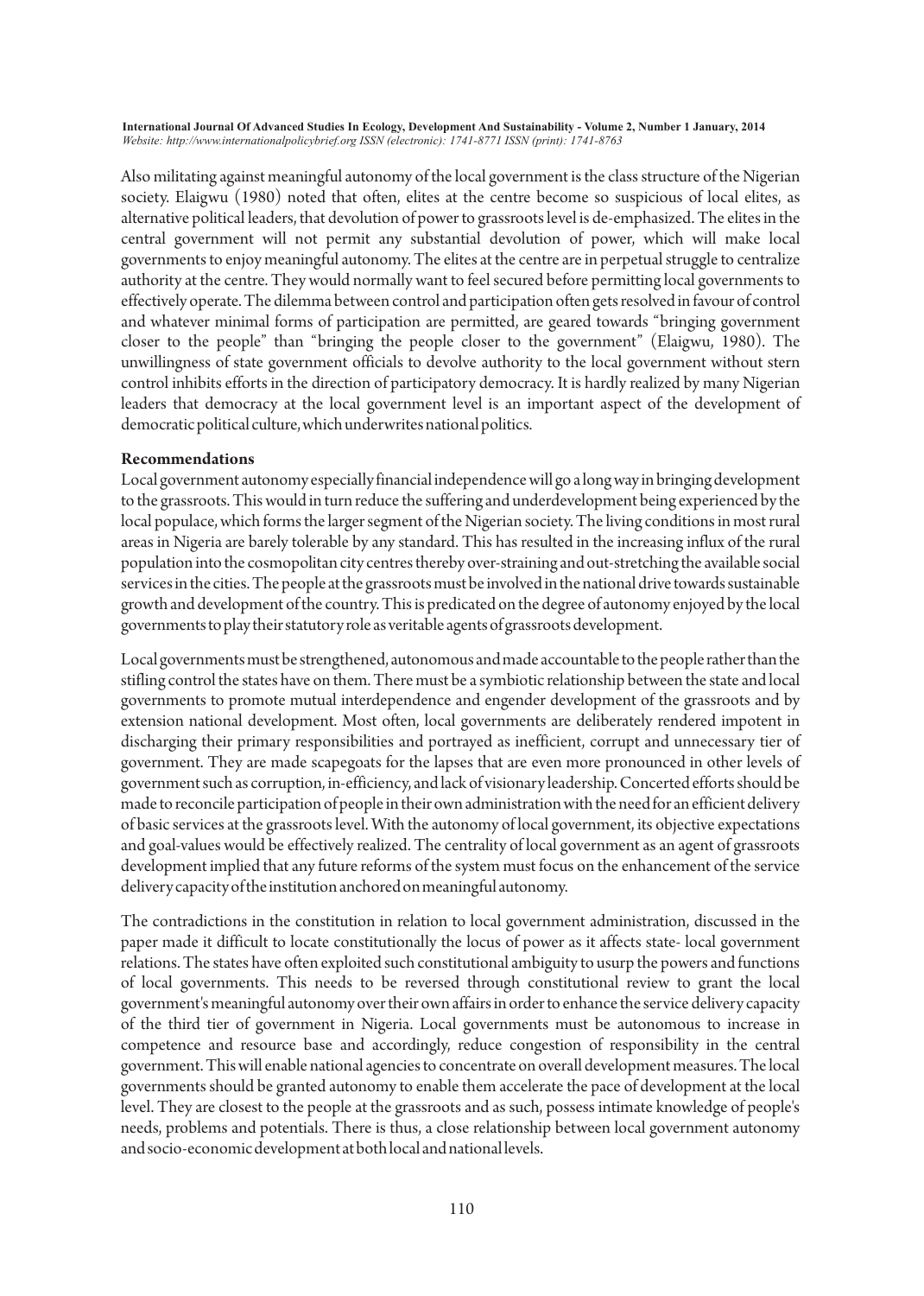Lack of dependable revenue base remains a critical factor in the erosion of local government autonomy. Even though one of the criteria for creating local governments as provided in the 1976 reforms was the issue of viability, most local governments created since then have been largely dependent on the Federation Account to run their affairs. Besides, most of the state governments do not remit the statutory 10% of their internally generated revenue to the local governments as required. Instead, they have continued to hijack most of local governments' sources of revenue as listed in the Fourth schedule of the 1999 constitution (FGN, 1999). Local governments have thus come to depend almost exclusively on the federally allocated revenue for survival and meeting constitutional responsibilities such as staff salaries, which are often in arrears of many months.

The usurpation of local government functions and revenue sources by the state governments, which had continued to erode the autonomy of local government, must be stopped in order to ameliorate the unhealthy financial conditions of the local councils. The local governments should also intensify efforts at internally generated revenue to reduce their dependence on Federation Account while the state governments should be made to honour their statutory contribution of 10% of their internally generated revenue to the local councils. This would improve the ability of the local governments to meet the finances of their constitutional responsibilities and enhance their autonomy.

# **Conclusion**

The concern of this paper is in enhancing the service delivery capacity of local governments in Nigeria through meaningful autonomy and improved funding. In pursuance of this, the paper discussed the major challenges of local government autonomy in the country and argued that the extent to which the local governments have been able to cope with the challenges in practical terms determines their level of efficiency and effectiveness in services delivery at the grassroots. The view taken in the paper is that the singular most important factor responsible for the non-performance of local governments in Nigeria is lack of autonomy, which has whittled down their powers and subjects them to the whims and caprices of the state governments.

The local governments should be made truly autonomous so as to rightfully lay claim to the status of a third tier of government. For meaningful development at the grassroots level, the states must recognize local governments as partners in progress rather than a servant-master relationship. The two must partner in enhancing grassroots development through the provision of essential services to improve the standard and living conditions of the local populace. The problem of local governments in Nigeria as Oyeyipo (1985) rightly observed, lies in not giving them a chance to grow, to make their own mistakes, to correct such mistakes, and to become respectable, responsible and trusted institutions of governance at the local level.

The paper in the main argues that if Nigeria requires to evolve a virile and result-oriented local government system, the anomalies in the constitution as it affects local government autonomy should be rectified to give meaningful autonomy to the local governments on matters of finance, personnel, among others as any measure taken short-of thrashing out the issue of autonomy is to a large extent bound to lead no-where. However, this recommendation does not suggest sovereign government at the local level. The recommendation is that limitations on local government like any other level of government should be constitutional and only on grounds that are reasonably justified in a democratic dispensation. With autonomy assured, local governments could then play their statutory role of providing effective and efficient services to meet the basic needs of the people, which would enhance sustainable development at the local level; and by extension, serving as catalyst of social and economic development of the country.